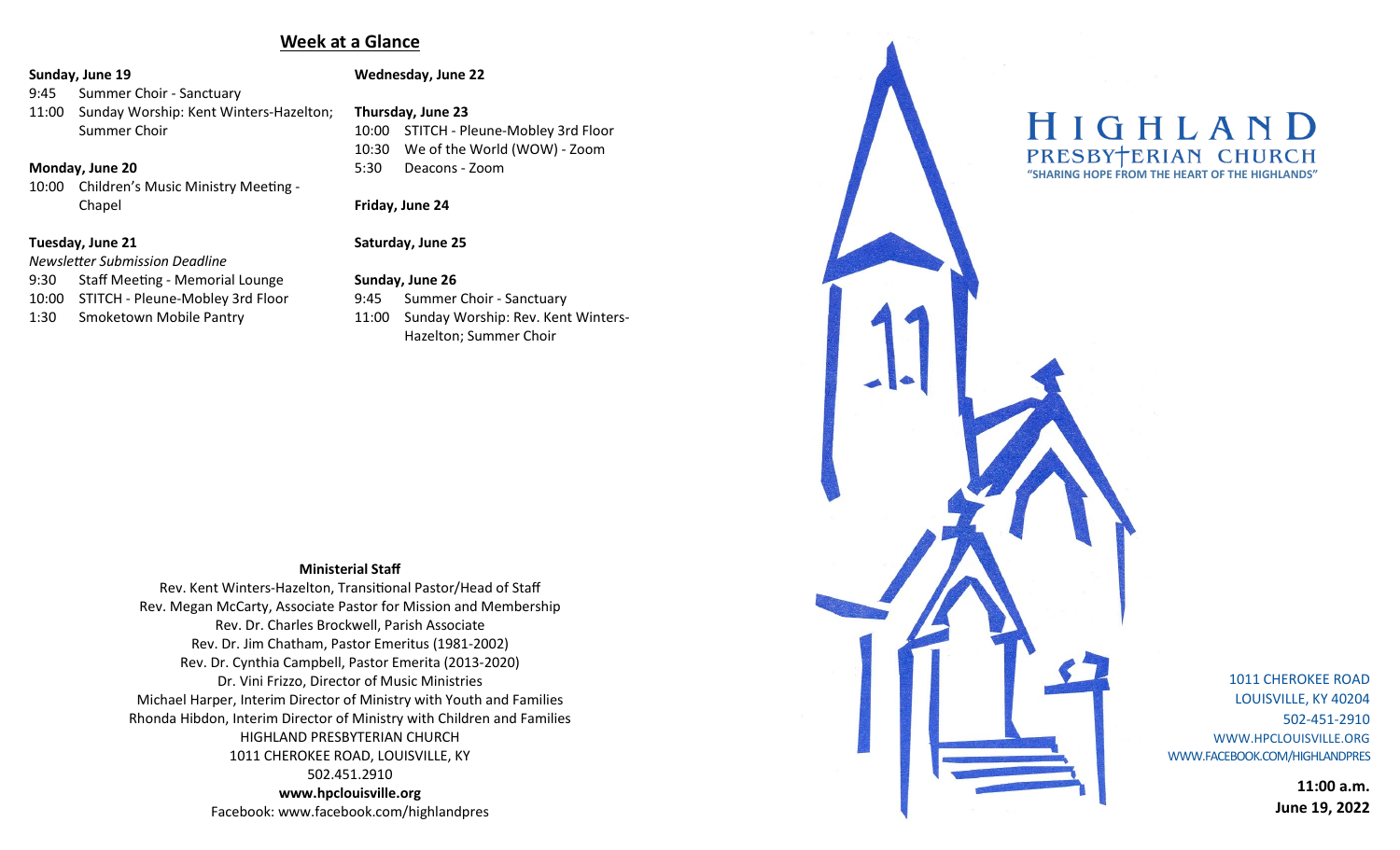## WELCOME TO HIGHLAND PRESBYTERIAN CHURCH

**Whether you are visiting for the first time or are a long time member**, your presence is a gift to us. All are welcome in worship and we hope your experience is meaningful and relevant among this church community. Welcome.

**The congregation of Highland Presbyterian Church affirms the worth and dignity of all people**. We are all created in God's image, and in Christ we are the children of God. Just as Jesus welcomed everyone into his fellowship, including those who traditionally had been marginalized, we welcome all people to our congregation regardless of race, ethnicity, gender, age, sexual orientation, gender identity, physical or mental ability, income, or political beliefs. All are invited to worship, serve, and participate fully in the life and ministry of Highland. We strive to fully embrace everyone and acknowledge our humanity even as we fall short of this desire. Living out our Christian calling, we celebrate the presence, gifts, and companionship of all as we experience this journey of faith together.

**If you are new here** - Welcome! We want to connect with you. To help us offer a welcome, please leave your name, email, and phone number in a collection plate, as you leave worship. If you want information about joining the church contact Megan McCarty at **megan.mccarty[@hpclouisville.org](mailto:cynthia.campbell@hpclouisville.org)** or 502-451-2910.

**To Enhance your Worship -** Large print bulletins (including hymns) and hearingenhancement devices are available. If you would like either, please ask an usher.

**During the Passing of the Peace -** We ask that you offer signs of peace from a safe distance.

**The Nursery** is located on the second floor of the church building. Children ages 3 and younger are invited (not required) to enjoy that caring space.

**Prayer Support -** Yellow prayer request cards are available in the Welcome Centers. You are welcome to write a request and place in the offering plate.

**Offering -** During worship we collect an offering. If this is your first time with us, we consider your presence as your offering this day. At this time, collection plates can be found as you exit the sanctuary. These support the ministry of Highland Presbyterian Church to serve this congregation and community beyond us as we "share hope from the heart of the Highlands."

**COVID Procedures** - As we continue to live through the COVID-19 pandemic, we ask that you continue to follow proper safety protocols as you worship with us. **Masks are recommended. This policy is subject to change.** Continue to limit contact with others, who are not part of your family unit. Be sure to maintain social distancing of at least 6 feet from others.

**Louisville Bats Game -** Join Highland Presbyterian Church on **July 28th** at the Louisville Bats game at 7:05 PM. Fellowship committee will pre-purchase 20 tickets. Reservations requested, but not required. Tickets can be picked up in advance from Megan McCarty or Kathleen Poole. Ralph Bowling will be on hand to pass out tickets and buy others as necessary.

**Nicaragua Partnership -** Our scholarship program continues in Nicaragua. Currently we support 9 secondary and 2 university students. This month we are prayerfully requesting your gifts (of any amount) so that we can invest in the youth of Mirazul. Make out your check to HPC, with "Mirazul scholarships" in the memo line. A secondary education can be supported by \$300 per year and a university education is \$650 per year. Thank you!

**Little Food Pantry** - Highland has a new addition! Our new Little Free Food Pantry has been installed on Highland Ave. near the steps leading down to the basement. This outreach box will work similarly to the Little Free Library in front of the Weekday School except instead of books, this one will hold nonperishable foods and hygiene items for anyone needing it. If you want to contribute, you can stick items in the food pantry at any time. If the food pantry is full when you want to donate, you can drop off items with Rev. Megan McCarty and she will make sure our box stays stocked for the community!

**EV Charger -** You may have noticed a new addition to our parking lot! Last month, session voted to install and electric vehicle charger in the parking lot through an organization called Evolve KY. The charger is up and running and being utilized by members of KRM, the Weekday School, our own congregation, and folks around the community. Our session's actions also sparked a new initiative in the Presbytery to get these chargers installed at more churches. To date, six other Presbyterian Churches have begun the process of installing chargers as a direct result of our actions.

**Save the Date!** PresFest will be on **Sunday, September 25th** directly following worship! This giant block party event will feature music from Grammy winning artist Michael Cleveland and we will have food trucks and lots of outdoor activities! You won't want to miss this year's blow-out combined fellowship and Arts on the Corner event!! Keep an eye out for more details to come in the next few months.

**UPDATE from PERSONNEL**: We would like to share some upcoming staffing updates as we continue our transition to new leadership in the church.

- Megan McCarty will begin maternity leave on June 27 and will return September 18.
- Kent Winters-Hazelton will complete his service on or about August 31, the Session has approved the hiring of a "Bridge Transitional Pastor" to serve until our new Pastor/Head of Staff is called. (A subcommittee is currently being formed to fill that position.)
- Melissa Worthey, who has been serving as a Seminary Intern, will come on board in July as additional support for pastoral care and other staffing duties.
- Rhonda Hibdon and Michael Harper will continue to serve as Interim Directors of Children, Youth, and their Families. Details will be outlined in the upcoming July newsletter.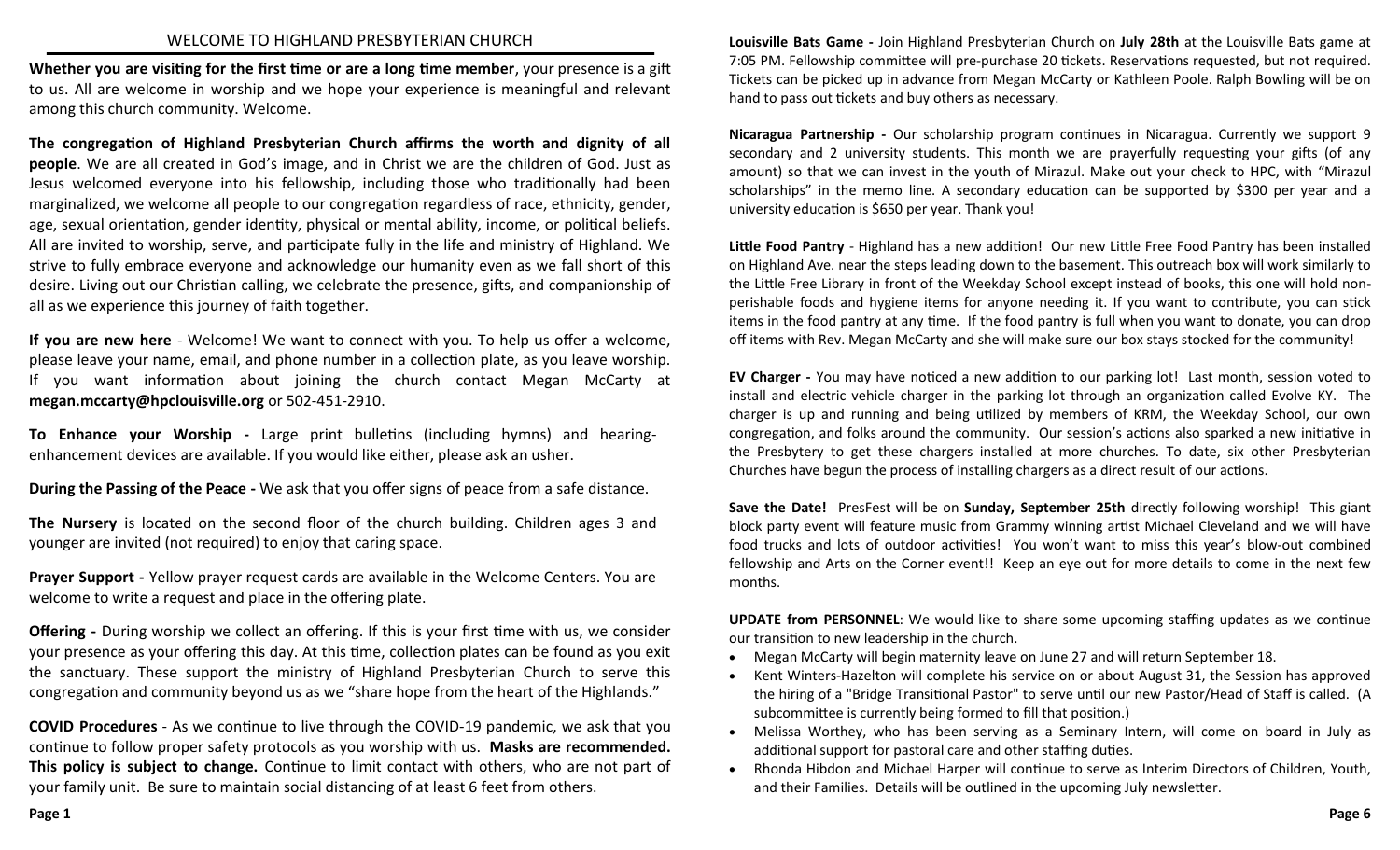**"Passport to Peace" Vacation Bible School** is Monday **July 11** – Thursday **July 14** from 9:00 am – 12:00 pm. Drop-off begins at 8:50am. All children welcome: from Potty-trained 3-year-olds to rising 6th graders. PASSPORT to PEACE is designed to help children make peace a way of life. The five Bible stories in this curriculum encourage children to listen to and learn from people who are different, notice the needs of others and seek to help, creatively work to keep everyone safe, and refuse to respond to conflict with violence. Cost is \$20 for all participants, scholarships available. Registration forms are in the Welcome Centers or contact the church office.

**Adult Christian Education Programming - for the summer Faith and Film Series,** participants will watch the movies online or borrow DVDs from the church office and then meet in the Fellowship Hall to discuss them on Sundays from 9:30 to 10:30 a.m. Contact church office if you need to borrow a DVD. The schedule is:

| <b>Film</b>                                       | <b>Discussion</b> | Leader:         |  |
|---------------------------------------------------|-------------------|-----------------|--|
| A Time for Burning (1966, YouTube)                | July 10           | John Ferré      |  |
| Statues: This is what we Stand for? (2021, Vimeo) | July 17           | Morgan Atkinson |  |
| Don't Look Up (2021, Netflix)                     | July 24           | David Grise     |  |
| Encanto (2021, Apple TV)                          | July 31           | Rhonda Hibdon   |  |
| CODA (2021, Apple TV)                             | August 7          | Robyn Sekula    |  |

**SUMMER SINGS -** Continuing through August 14th, we will have Summer Choir, which meets in the sanctuary on Sunday mornings at 9:45am in preparation for the 11am service. This is an excellent tradition that offers another opportunity to be a part of the music ministry, and it is open to anyone ages 11 and up. If you would like to know more or express interest in participating, please contact me at vini.frizzo@hpclouisville.org. Hope to see you there!

**Highlands Community Ministries** is hosting their Summer Food & Back to School Drive earlier this year in order to prepare for next school year. We will be collecting food and gift cards from June 1st - July 15th. Our congregation has been asked to donate soup and crackers for their food pantry and \$25 gift cards to either WalMart or Target for them to purchase school supplies for students. Please place soup and crackers in the blue bins in the fellowship hall or on the church office porch. Gift cards can be mailed to the office or put in Megan McCarty's box in the office. Please don't put gift cards in the blue bins. Thank you for your generosity!

**HIGHLAND BOOK GROUP** - After a hiatus of 27 months due to COVID-19, it's time to think about restarting this group. Previously we met on the third Wednesday of each month at 10 am in the Memorial Lounge. The group members took turns choosing the books we read usually at a luncheon at the December meeting. Going forward nothing is set in stone, depending on interest, the group could evolve in any number of ways. If you love to read and are interested and have any ideas you wish to share contact Patti Pinkley at patti.pinkley@gmail.com or 502.419.1003. I'll report back with the information gathered and hopefully the group will begin meeting again.

| Second Sunday after Pentecost • June 19, 2022 • 11:00am • Order of Worship                                                                                                                                                                                                                                                                                                                                                               |                               |  |  |  |
|------------------------------------------------------------------------------------------------------------------------------------------------------------------------------------------------------------------------------------------------------------------------------------------------------------------------------------------------------------------------------------------------------------------------------------------|-------------------------------|--|--|--|
| Prelude - O God of Every Nation                                                                                                                                                                                                                                                                                                                                                                                                          | LLANGLOFFAN                   |  |  |  |
| <b>Welcome and Announcements</b>                                                                                                                                                                                                                                                                                                                                                                                                         | Kent Winters-Hazelton         |  |  |  |
| Introit - Steal Away                                                                                                                                                                                                                                                                                                                                                                                                                     | <b>Clarence Cameron White</b> |  |  |  |
| Edward Caruthers, baritone and Ben Weaver, piano                                                                                                                                                                                                                                                                                                                                                                                         |                               |  |  |  |
| <sup>†</sup> Call to Worship - Christine Longhurst<br>We've come to worship God,<br>who makes streams flow from rock,<br>who turns the parched earth into springs of water,<br>who sends the rain from heaven<br>and makes the wilderness blossom and flourish.<br>As the deer thirsts for flowing streams,<br>so we thirst for You, O God.<br>Come, let's worship our life-giving God,<br>who pours out living water on all who thirst. |                               |  |  |  |
| <sup>†</sup> Hymn No. 320 - The Church of Christ in Every Age                                                                                                                                                                                                                                                                                                                                                                            | WAREHAM                       |  |  |  |

Call to Confession **Megan McCarty** Call to Confession

# Prayer of Confession

*God our creator, whose care never ceases, we come to you as we are. We are tired from trying to do more than we can manage. We are anxious about problems which go unresolved. We are worried about events beyond our control. We do not easily let go. For mistakes we cannot redeem, for tasks left undone, for uncertain goals, we need your forgiveness and ask for your understanding. In your mercy, O Lord, restore us and lead us in your ways of righteousness. Amen.*

## Assurance of Pardon

Lift up your hearts.

## *We lift them up to God.*

Let us give thanks to God, for those who repent are forgiven and strengthened in goodness.

# *May the love of God fill our hearts this day with the peace that passes all understanding.*

Sisters and Brothers, your sins are forgiven; be at peace.